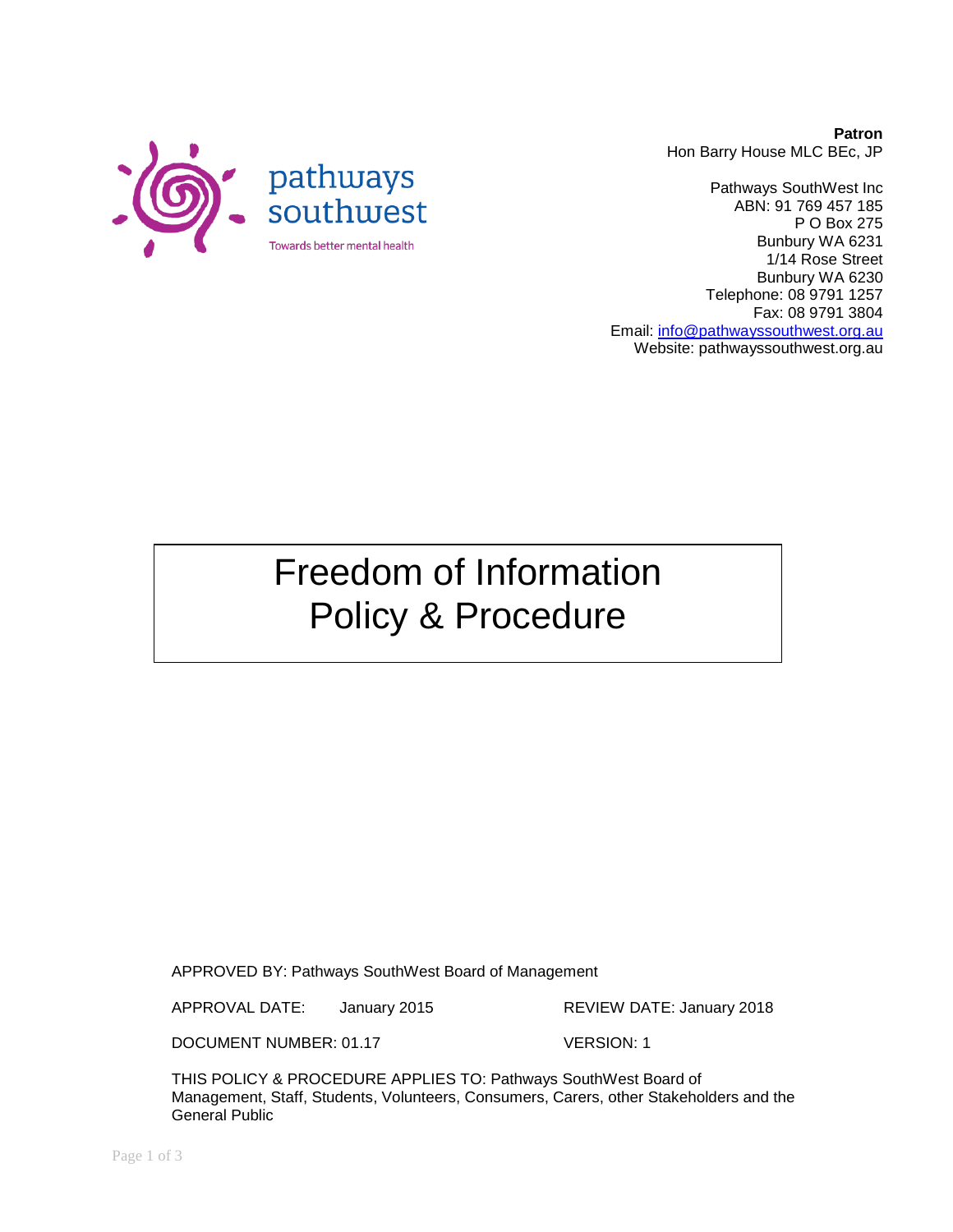# **Freedom of Information Policy & Procedure**

## *Policy*

## *1. Board of Management*

1. All Board of Management minutes, papers, materials and deliberations shall be open to the public except where the board passes a motion to make any specific portion confidential.

## *2. Client Records*

- 1. All client records shall be available for consultation by the client concerned or by their legal representatives.
- 2. Subject to provision 2.1, no client records shall be made available to any other person outside the organisation, except when legally required.

## *3. Staff Records*

- 1. All staff records shall be available for consultation by the staff member concerned or by their legal representatives.
- 2. Subject to provision 2.1, no staff records shall be made available to any person outside the organisation, except when legally required.
- 3. Within the organisation, staff records shall be made available only to those persons with managerial or personnel responsibilities for that staff member.

#### *4. Member and Donor records*

- 1. All records of the members of the organisation and donor records shall be available for consultation by the members and donors or by their legal representatives.
- 2. Subject to provision 2.1 no member and donor records shall be made available to any other person outside the organisation, except when legally required.
- 3. Any member shall be entitled to receive on request a list of members with contact addresses.
- 4. Within the organisation, member and donor records (with the exception of employees) shall be made available only to those persons with managerial or personnel responsibilities for dealing with those members and donors, except that
- 5. Member and donor records shall be made available to the board when requested.

#### *5. Administrative records*

- 1. All records and materials not falling into the categories above may be released to the public at the discretion of the Chief Executive Officer, who shall take into consideration
	- a. a general presumption in favour of transparency
	- b. the relevant provisions of the Associations Incorporation Act and the Australian Charities and Not For Profit Commission (ACNC) regarding information to be made available to members